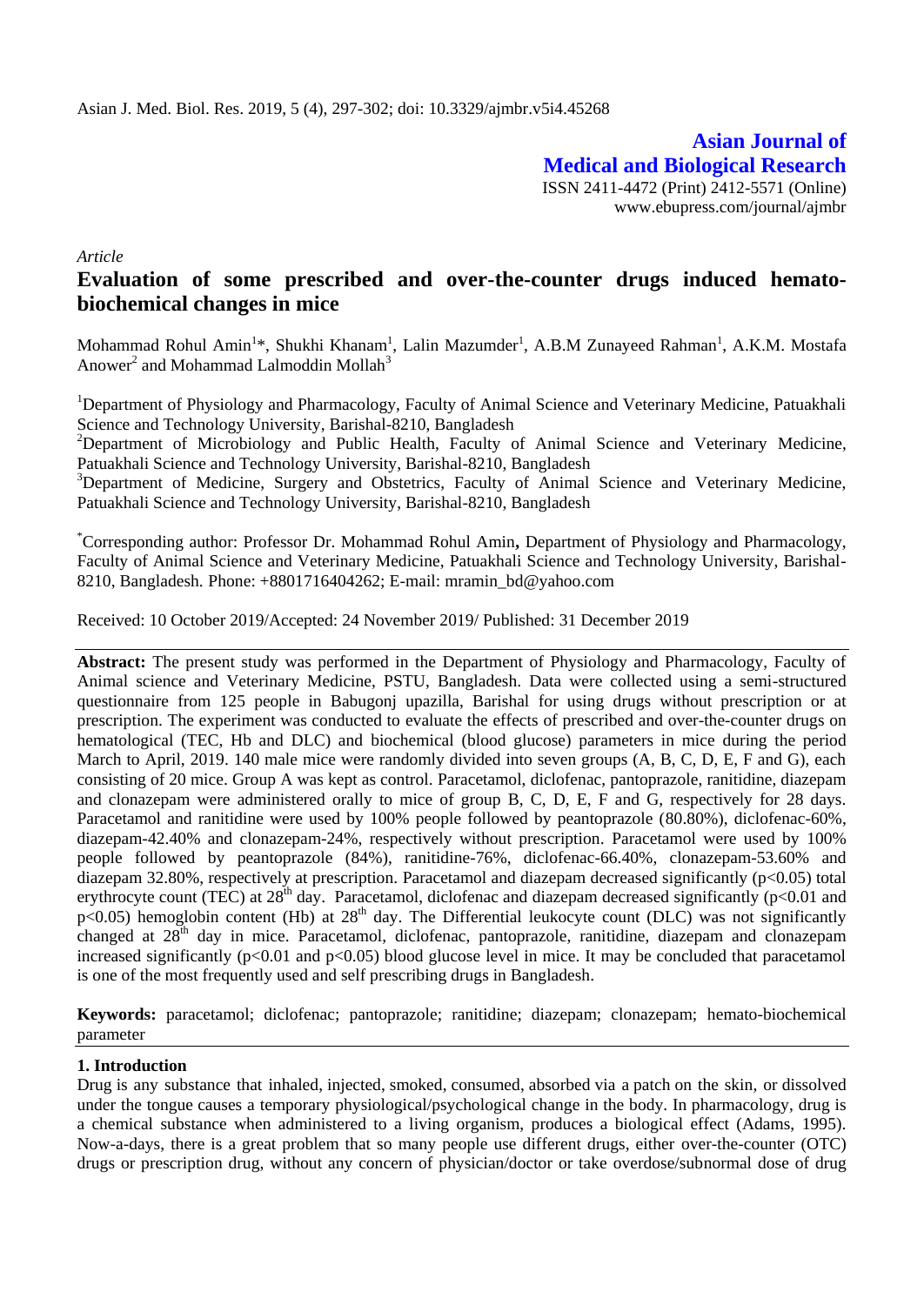without following the prescription unconsciously. That causes different side effects, toxicity, hazard and idiosyncrasy on body.

Paracetamol is a widely used analgesic and antipyretic drugs (Anderson *et al.,* 1998; Vane *et al.,* 1998). Diclofenac sodium is a widely circulated drug, used both in humans and animals for the treatment and management of inflammation, fever and pain associated with disease or injury of domestic livestock and humans (Orinya *et al*., 2016). Pantoprazole are the drug whose main action is pronounced and long-lasting reduction of gastric acid production (Bigoniya *et al*., 2011). Ranitidine is a medication which established as a potent inhibitor of gastric acid secretion (Pahwa *et al*., 2016). Diazepam is used for its myorelaxant, anxiolytic, sedative, and anticonvulsant properties [\(Crestani](https://www.ncbi.nlm.nih.gov/pubmed/?term=Crestani%20F%5BAuthor%5D&cauthor=true&cauthor_uid=11179437) *et al*., 2016). Clonazepam acts as sedative, hypnotic, muscle relaxant and anticonvulsants and are especially useful in treating acute anxiety and transient insomnia (Zorzanelli *et al*., 2019).

To maintain sound health, we should conscious of using drugs. We should follow the prescription and avoiding the overdoses or side effects of drugs. In Bangladesh, there is very few research data of drugs are available. The survey will be build up awareness of people about prescribed and OTC drugs to avoid different side effects, toxicity, hazard and idiosyncrasy on body in Bangladesh. The experiment was conducted to assess the use of different types of prescribed and OTC drugs in Babugonj upazilla of Barishal district at prescription or without prescription. The experiment was also evaluate the effects of prescribed and over-the-counter drugs (paracetamol, diclofenac, pantoprazole, ranitidine, diazepam and clonazepam) on hematological (TEC, Hb and DLC) and biochemical (blood glucose) parameters in mice.

### **2. Materials and Methods**

The experiment was performed in the laboratory of Department of Physiology and pharmacology, Patuakhali Science and Technology University, Babuganj, Barishal, during a period from 10 March, 2019 to 6 April, 2019. A local level survey of people was conducted in Babugonj upazilla of Barishal district of Bangladesh during January, 2019 to February, 2019. Data (information) were collected by a semi-structured questionnaire from 125 people (Farmer-25, Shopkeeper-25, Rickshaw puller-25, Teacher-25 and Student-25) for using different drugs (paracetamol, diclofenac, pantoprazole, ranitidine, diazepam and clonazepam) at prescription or without prescription. A total of 140 Swiss Albino male mice were collected from the ICDDR,B, Mohakhali, Dhaka. After procurement, all the mice were kept under close observation in order to acclimatize in the new environmental condition of the experimental Pharmacology Laboratory, Faculty of Animal Science and Veterinary Medicine, Patuakhali Science and Technology University for a period of one week prior to commencement of the experiment. All the mice will be maintained under good housing conditions and provide normal feed. One hundred forty (140) male mice were randomly divided into seven groups (A, B, C, D, E, F and G), each consisting of twenty (20) mice. Group A was kept as control group received only basal feed. Paracetamol, diclofenac, pantoprazole, ranitidine, diazepam and clonazepam were administered orally to the mice of group B, C, D, E, F and G, respectively with basal feed with standard dose for 28 days. The effects of six patent prescribed and OTC drugs [paracetamol (Tab. Fast® 500, @15 mg/kg b.wt), diclofenac (Tab. Clofenec<sup>®</sup> 50, @50 mg/kg b.wt), pantoprazole (Tab. Trupan<sup>®</sup> 20, @15 mg/kg b.wt), ranitidine (Tab. Neotack<sup>®</sup> 150, @10 mg/kg b.wt), diazepam (Tab. Sedil® , @5 mg/ kg b.wt) and clonazepam (Tab. Epitra® 2, @)2 mg/ kg b.wt] on hemato-biochemical parameters (TEC, Hb, DLC and blood glucose] were evaluated in Swiss Albino male mice. Blood glucose level were recorded on day 0 (pre treatment) and on  $7<sup>th</sup>$ ,  $14<sup>th</sup>$ ,  $21<sup>st</sup>$  and  $28<sup>th</sup>$  day of experimental period by the help of Glucometer. Hematological parameters (TEC, Hb and DLC) were determined on the  $28<sup>th</sup>$  day by the standard method as described by Coffin (1953). Collected data were statistically analyzed by Student's t-test by using the computer statistical package programme of Microsoft Excel.

# **3. Results and Discussion**

# **3.1. Use of different types of prescribed and OTC drugs in Babugonj upazilla of Barishal district**

The use of prescribed and OTC drugs (paracetamol, diclofenac, pantoprazole, ranitidine, diazepam and clonazepam) in Babugonj upazilla of Barishal district without prescription were shown in the Table 1. Paracetamol and ranitidine were used by 100% people. 80.80% people used peantoprazole (Farmer-72%, Shopkeeper-80%, Rickshaw puller-64%, Teacher-100% and Student-88%) followed by diclofenac-60% (Farmer-52%, Shopkeeper-36%, Rickshaw puller-60%, Teacher-72% and Student-80%), diazepam-42.40% (Farmer-20%, Shopkeeper-36%, Rickshaw puller-16%, Teacher-80% and Student-60%) and clonazepam-24% (Farmer-8%, Shopkeeper-20%, Rickshaw puller-4%, Teacher-56% and Student-32%), respectively. Similar observation has been reported by Chowdhury *et al*. (2012) due to diazepam and clonazepam.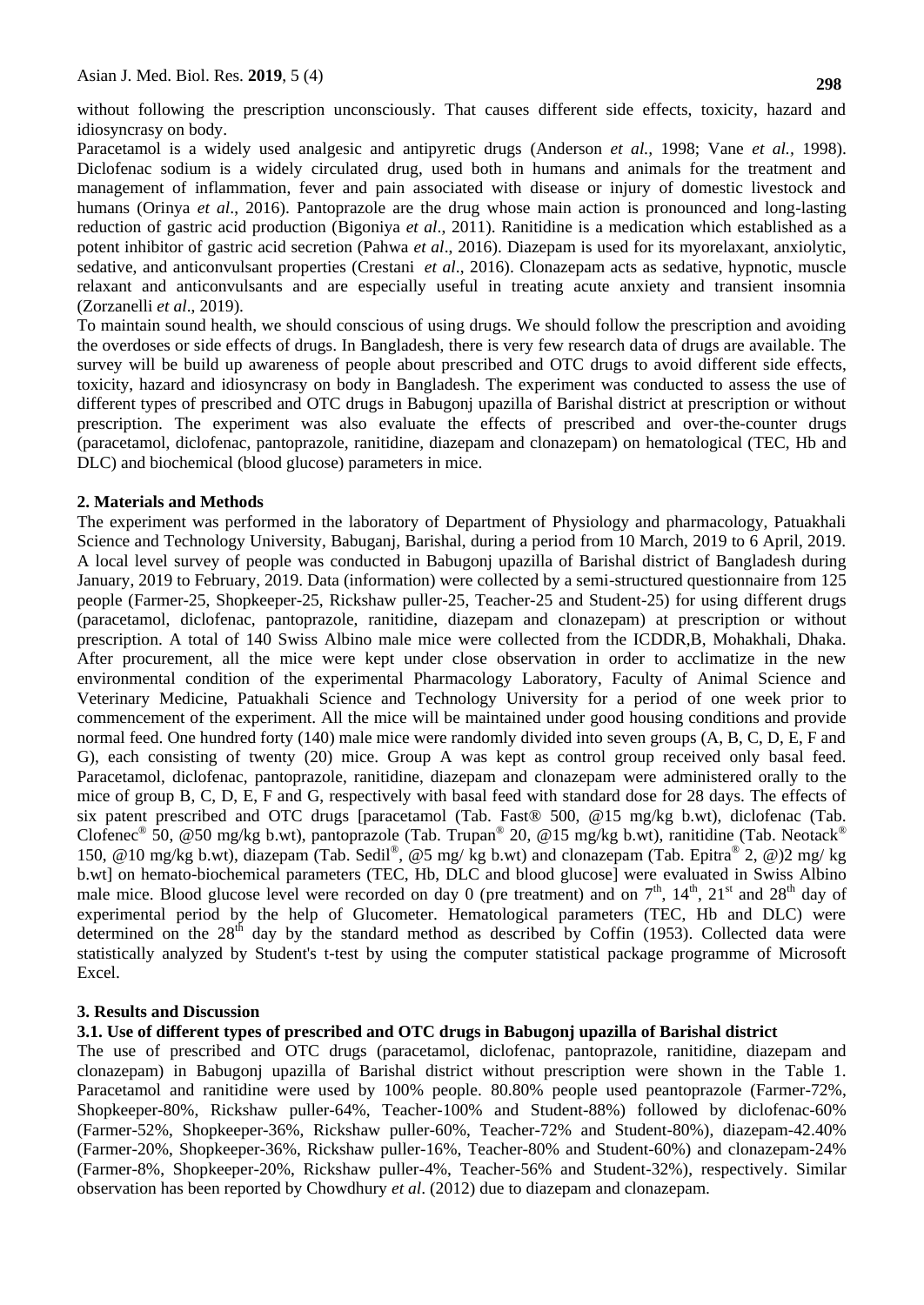### Asian J. Med. Biol. Res. **2019**, 5 (4)

The use of prescribed and OTC drugs (paracetamol, diclofenac, pantoprazole, ranitidine, diazepam and clonazepam) in Babugonj upazilla of Barishal district at prescription were shown in the Table 2. Paracetamol were used by 100% people. 84% people used peantoprazole (Farmer-80%, Shopkeeper-88%, Rickshaw puller-72%, Teacher-100% and Student-80%) followed by ranitidine-76% (Farmer-64%, Shopkeeper-88%, Rickshaw puller-80%, Teacher-80% and Student-68%), diclofenac-66.40% (Farmer-68%, Shopkeeper-48%, Rickshaw puller-64%, Teacher-80% and Student-72%), clonazepam-53.60% (Farmer-36%, Shopkeeper-48%, Rickshaw puller-24%, Teacher-88% and Student-72%) and diazepam 32.80% (Farmer-16%, Shopkeeper-24%, Rickshaw puller-12%, Teacher-64% and Student-48%), respectively.

# **3.2. Effects of prescribed and OTC drugs on hematological parameters in mice**

Paracetamol, diclofenac, pantoprazole, ranitidine, diazepam and clonazepam caused changes on hematological parameters (TEC, Hb and DLC) in mice. The results of the paracetamol, diclofenac, pantoprazole, ranitidine, diazepam and clonazepam on hematological parameters were shown in the Table 3.

# **3.2.1. Total erythrocyte count (TEC, million/cu.mm.)**

Paracetamol, diclofenac, pantoprazole, ranitidine, diazepam and clonazepam caused changes on total erythrocyte count (TEC) at  $28<sup>th</sup>$  day in mice. Paracetamol and diazepam decreased significantly (p<0.05) TEC at the mice of group B and F, respectively. On the  $28^{th}$  day TEC was  $6.31\pm0.26$ ,  $5.24\pm0.60$ ,  $6.44\pm0.17$ ,  $6.19\pm0.24$ ,  $6.22\pm0.18$ ,  $6.13\pm0.37$  and  $6.36\pm0.32$ , respectively in groups A, B, C, D, E, F and G. These results are agreeable with the report of Oyedeji *et al.* (2013). He reported that after administrating of paracetamol in albino mice for 42 days significantly decreased total erythrocyte count (TEC). Likewise, Hossain *et al.* (2003) reported that paracetamol significantly decreased TEC. Similar response has been reported by Suresha *et al.* (2012) due to diazepam.

# **3.2.2. Hemoglobin content (Hb, gm %)**

Paracetamol, diclofenac, pantoprazole, ranitidine, diazepam and clonazepam caused changes on hemoglobin content (Hb) at  $28<sup>th</sup>$  day in mice. Paracetamol, diclofenac and diazepam decreased significantly (p<0.01 and  $p<0.05$ ) Hb at the mice of group B, C and F, respectively. On the  $28<sup>th</sup>$  day Hb was  $10.18\pm0.22$ , 9.04 $\pm0.40$ ,  $11.12\pm0.28$ ,  $10.26\pm0.23$ ,  $10.10\pm0.40$ ,  $9.94\pm0.45$  and  $10.16\pm0.53$ , respectively in groups A, B, C, D, E, F and G. In confirmatory to the present findings, Ukwueze *et al.* (2014) observed that prolonged use of paracetamol decreased Hb content significantly. This observation is also in agreement with the earlier reports on paracetamol of Oyedeji *et al.* (2013) and Hossain *et al.* (2003). Likewise, Orinya *et al.* (2016) reported that after administrating diclofenac decreased Hb content in wistar rats. Similar results have been observed in dogs following diazepam administration by Suresha *et al.* (2012).

# **3.2.3. Differential leukocyte count (DLC, %)**

Paracetamol, diclofenac, pantoprazole, ranitidine, diazepam and clonazepam were caused very little changes neutrophil, lymphocyte, eosinophil and monocyte count of differential leukocyte count (DLC) in group B, C, D, E, F and G, respectively at  $28^{th}$  day in mice. On the  $28^{th}$  day neutrophil count was  $57.20 \pm 1.79$ ,  $56.80 \pm 1.92$ ,  $56.40\pm1.14$ ,  $59.60\pm2.04$ ,  $59.00\pm1.92$ ,  $60.80\pm0.84$  and  $60.20\pm2.77$ , respectively in groups A, B, C, D, E, F and G. On the  $28^{th}$  day lymphocyte count was  $35.20 \pm 1.58$ ,  $36.20 \pm 2.49$ ,  $37.80 \pm 1.30$ ,  $33.20 \pm 2.16$ ,  $34.60 \pm 0.84$ ,  $33.40\pm1.64$  and  $33.20\pm1.22$ , respectively in groups A, B, C, D, E, F and G. On the  $28<sup>th</sup>$  day eosinophil count was 4.80±0.84, 4.60±1.14, 3.80±0.84, 4.80±0.83, 3.80±0.83, 3.40±0.55 and 4.00±0.70, respectively in groups A, B, C, D, E, F and G. On the 28<sup>th</sup> day monocyte count was 2.80 $\pm$ 0.84, 2.40 $\pm$ 0.55, 2.00 $\pm$ 0.55, 2.40 $\pm$ 0.55, 2.60 $\pm$ 0.55,  $2.40\pm0.55$  and  $2.60\pm0.55$ , respectively in groups A, B, C, D, E, F and G.

# **3.3. Effect of prescribed and OTC drugs on biochemical parameter (blood glucose) in mice**

Paracetamol, diclofenac, pantoprazole, ranitidine, diazepam and clonazepam caused significant changes on blood glucose level in mice. The blood glucose level was increased significantly ( $p<0.01$  and  $p<0.05$ ) after Paracetamol, diclofenac, pantoprazole, ranitidine, diazepam and clonazepam treatment in group B, C, E, F and G, respectively. The results of the prescribed and OTC drugs on blood glucose level in mice were shown in the Table 4. Mean blood glucose level of control group on pre-treatment (day 0) was 4.22±0.16. Mean blood glucose level on the  $7<sup>th</sup>$ ,  $14<sup>th</sup>$ ,  $21<sup>st</sup>$  and  $28<sup>th</sup>$  day were  $4.58\pm0.30$ ,  $4.90\pm0.26$ ,  $5.22\pm0.34$  and  $5.39\pm0.33$ , respectively in group A. Mean blood glucose level before treatment was 4.35±0.17 and after treatment with paracetamol mean blood glucose level on  $7<sup>th</sup>$ ,  $14<sup>th</sup>$ ,  $21<sup>st</sup>$  and  $28<sup>th</sup>$  day were 4.87 $\pm$ 0.18, 5.33 $\pm$ 0.28, 5.86 $\pm$ 0.25 and 6.65±0.40, respectively in group B. Mean blood glucose level before treatment was 4.12±0.13 and after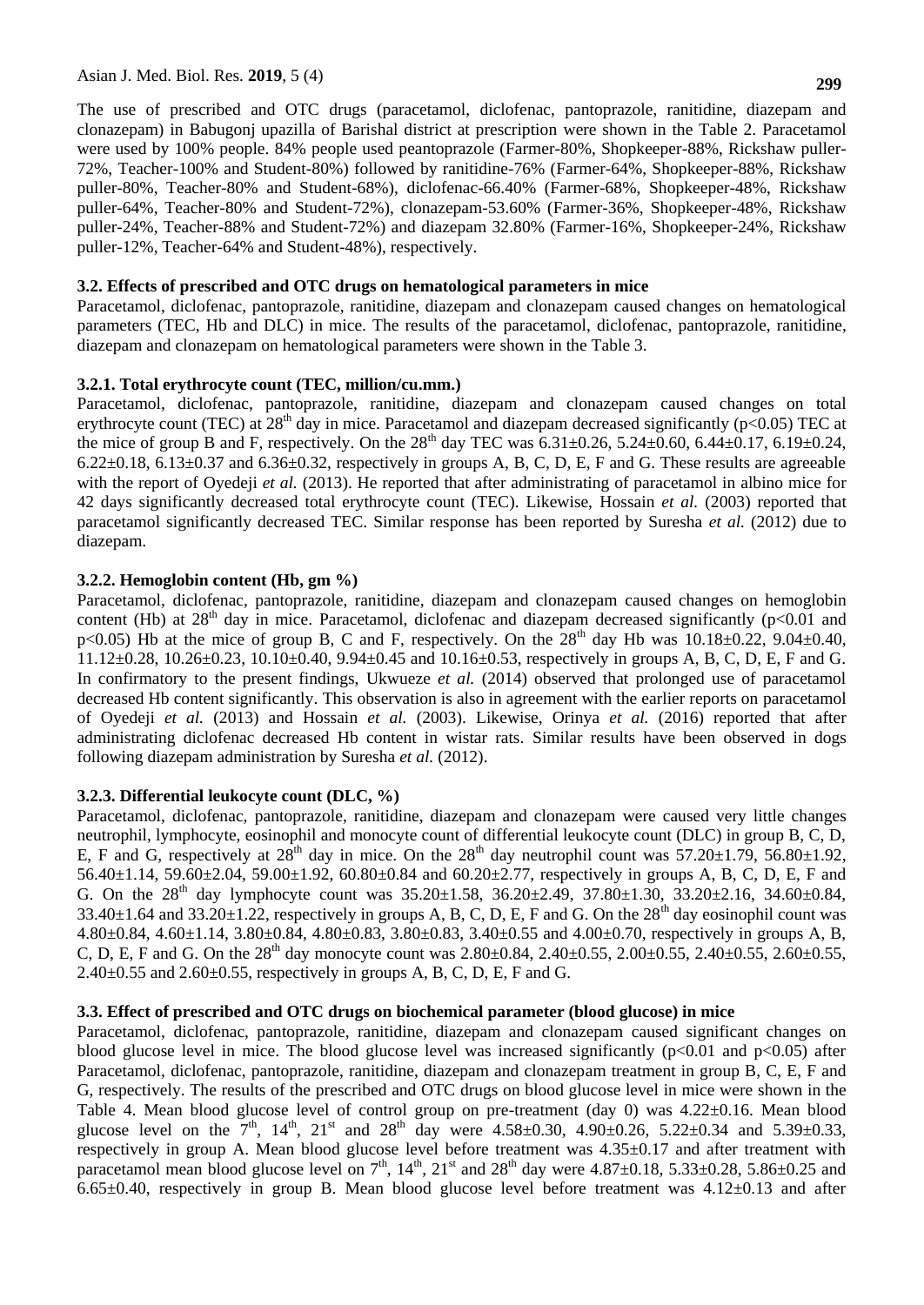treatment with diclofenac mean blood glucose level on  $7<sup>th</sup>$ ,  $14<sup>th</sup>$ ,  $21<sup>st</sup>$  and  $28<sup>th</sup>$  day were 4.86 $\pm$ 0.22, 5.53 $\pm$ 0.36,  $6.05\pm0.48$  and  $6.71\pm0.66$ , respectively in group C. Mean blood glucose level before treatment was  $4.51\pm0.31$ and after treatment with pantoprazole mean blood glucose level on  $7<sup>th</sup>$ ,  $14<sup>th</sup>$ ,  $21<sup>st</sup>$  and  $28<sup>th</sup>$  day were 4.79 $\pm$ 0.34, 5.66±0.53, 5.98±0.48 and 7.87±1.53, respectively in group D. Mean blood glucose level before treatment was 4.33 $\pm$ 0.19 and after treatment with ranitidine mean blood glucose level on  $7<sup>th</sup>$ ,  $14<sup>th</sup>$ ,  $21<sup>st</sup>$  and  $28<sup>th</sup>$  day were  $4.61\pm0.29$ ,  $5.41\pm0.10$ ,  $6.34\pm0.59$  and  $7.26\pm0.94$ , respectively in group E. Mean blood glucose level before treatment was 4.50 $\pm$ 0.37 and after treatment with diazepam mean blood glucose level on  $7<sup>th</sup>$ ,  $14<sup>th</sup>$ ,  $21<sup>st</sup>$  and  $28<sup>th</sup>$ day were  $4.66\pm0.38$ ,  $5.12\pm0.59$ ,  $5.88\pm0.43$  and  $6.59\pm0.76$ , respectively in group F. Mean blood glucose level before treatment was  $5.41\pm0.67$  and after treatment with clonazepam mean blood glucose level on  $7<sup>th</sup>$ ,  $14<sup>th</sup>$ ,  $21<sup>st</sup>$ and  $28<sup>th</sup>$  day were  $5.58\pm0.73$ ,  $6.52\pm0.79$ ,  $7.39\pm0.83$  and  $7.53\pm1.10$ , respectively in group G. In confirmatory to the present findings, Hossain *et al.* (2003) reported that paracetamol significantly increased blood glucose in mice. Similar response has been reported due to paracetamol (Amin *et al*., 2004), diclofenac (Ahmad *et al*., 2012), pantoprazole (Agrawal *et al*., 2018), ranitidine (Gentile *et al*., 1986), diazepam (Suresha *et al*., 2012) and clonazepam (Bougherara and Bouaziz, 2014).

| Table 1. Use of different types of prescribed and OTC drugs in Babugonj upazilla of Barishal district |  |  |  |  |
|-------------------------------------------------------------------------------------------------------|--|--|--|--|
| without prescription $(\%).$                                                                          |  |  |  |  |

| <b>Drug</b>  | <b>Farmer</b> | <b>Shopkeeper</b> | Rickshaw puller | <b>Teacher</b> | <b>Student</b> | Total |
|--------------|---------------|-------------------|-----------------|----------------|----------------|-------|
| Paracetamol  | 100           | 100               | 100             | 100            | 100            | 100   |
| Diclofenac   | 52            | 36                | 60              | 72             | 80             | 60    |
| Pantoprazole | 72            | 80                | 64              | 100            | 88             | 80.80 |
| Ranitidine   | 100           | 100               | 100             | 100            | 100            | 100   |
| Diazepam     | 20            | 36                | 16              | 80             | 60             | 42.40 |
| Clonazepam   |               | 20                |                 | 56             | 32             | 24    |

**Table 2. Use of different types of prescribed and OTC drugs in Babugonj upazilla of Barishal district at prescription (%).**

| Drug         | Farmer | <b>Shopkeeper</b> | Rickshaw puller | <b>Teacher</b> | <b>Student</b> | <b>Total</b> |
|--------------|--------|-------------------|-----------------|----------------|----------------|--------------|
| Paracetamol  | 100    | 100               | 100             | 100            | 100            | 100          |
| Diclofenac   | 68     | 48                | 64              | 80             | 72             | 66.40        |
| Pantoprazole | 80     | 88                | 72              | 100            | 80             | 84           |
| Ranitidine   | 64     | 88                | 80              | 80             | 68             | 76           |
| Diazepam     | 16     | 24                | 12              | 64             | 48             | 32.80        |
| Clonazepam   | 36     | 48                | 24              | 88             | 72             | 53.60        |

|  |  | Table 3. Effects of prescribed and OTC drugs on hematological parameters (TEC, Hb and DLC) in mice. |
|--|--|-----------------------------------------------------------------------------------------------------|
|--|--|-----------------------------------------------------------------------------------------------------|

| Group       | <b>Treatment</b> | <b>TEC</b><br>(million)<br>/cu.mm. | Hb<br>content<br>$(gm \% )$ | <b>Neutrophil</b><br>(%) | Lymphocyte<br>(%) | <b>Eosinophil</b><br>$(\%)$ | <b>Monocyte</b><br>$(\%)$ |
|-------------|------------------|------------------------------------|-----------------------------|--------------------------|-------------------|-----------------------------|---------------------------|
|             |                  | 6.31                               | 10.18                       | 57.20                    | 35.20             | 4.80                        | 2.80                      |
| A           |                  | $\pm 0.26$                         | $\pm 0.22$                  | $\pm 1.79$               | $\pm 1.58$        | $\pm 0.84$                  | $\pm 0.84$                |
| B           | Paracetamol      | 5.24                               | 9.04                        | 56.80                    | 36.20             | 4.60                        | 2.40                      |
|             |                  | $\pm 0.60*$                        | $\pm 0.40**$                | $\pm 1.92$               | $\pm 2.49$        | $\pm 1.14$                  | $\pm 0.55$                |
| C           | Diclofenac       | 6.44                               | 11.12                       | 56.40                    | 37.80             | 3.80                        | 2.00                      |
|             |                  | $\pm 0.17$                         | $\pm 0.28**$                | $\pm 1.14$               | $\pm 1.30$        | $\pm 0.84$                  | $\pm 0.55$                |
| D           | Pantoprazole     | 6.19                               | 10.26                       | 59.60                    | 33.20             | 4.80                        | 2.40                      |
|             |                  | $\pm 0.24$                         | $\pm 0.23$                  | $\pm 2.04$               | $\pm 2.16$        | $\pm 0.83$                  | $\pm 0.55$                |
| E           | Ranitidine       | 6.22                               | 10.10                       | 59.00                    | 34.60             | 3.80                        | 2.60                      |
|             |                  | $\pm 0.18$                         | $\pm 0.40$                  | $\pm 1.92$               | $\pm 0.84$        | $\pm 0.83$                  | $\pm 0.55$                |
| $\mathbf F$ | Diazepam         | 6.13                               | 9.94                        | 60.80                    | 33.40             | 3.40                        | 2.40                      |
|             |                  | $\pm 0.37*$                        | $\pm 0.45*$                 | $\pm 0.84$               | $\pm 1.64$        | $\pm 0.55$                  | $\pm 0.55$                |
| G           |                  | 6.36                               | 10.16                       | 60.20                    | 33.20             | 4.00                        | 2.60                      |
|             | Clonazepam       | $\pm 0.32$                         | $\pm 0.53$                  | ±2.77                    | $\pm 1.22$        | $\pm 0.70$                  | $\pm 0.55$                |

The above values represent the mean  $\pm$  standard deviation (SD)

\*\* = Significant at 1 per cent level  $(p<0.01)$  \* = Significant at 5 per cent level  $(p<0.05)$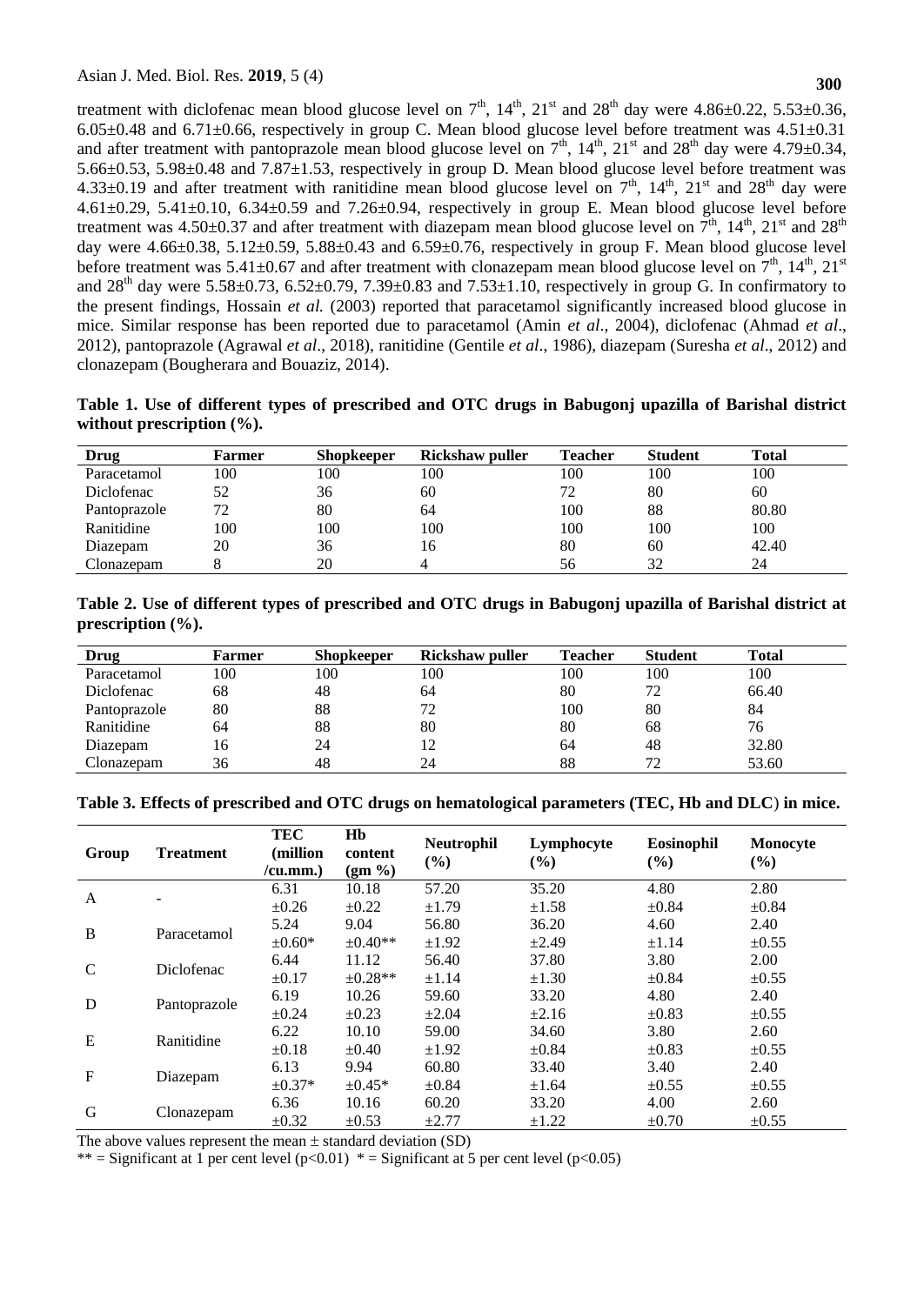| Group        | <b>Treatment</b> | <b>Dose</b><br>(mg/kg) | Pre-<br>treatment         | <b>Post-treatment</b> |              |              |               |  |
|--------------|------------------|------------------------|---------------------------|-----------------------|--------------|--------------|---------------|--|
|              |                  | b.wt.                  | $\mathbf{0}^{\prime}$ day | $7th$ day             | $14th$ day   | $21st$ day   | $28th$ day    |  |
| A            |                  |                        | 4.22                      | 4.58                  | 4.90         | 5.22         | 5.39          |  |
|              |                  |                        | $\pm 0.16$                | $\pm 0.30$            | $\pm 0.26$   | $\pm 0.34$   | $\pm 0.33$    |  |
| B            | Paracetamol      | 15                     | 4.35                      | 4.87                  | 5.33         | 5.86         | 6.65          |  |
|              |                  |                        | $\pm 0.17$                | $\pm 0.18*$           | $\pm 0.28**$ | $\pm 0.25**$ | $\pm 0.40**$  |  |
| C            | Diclofenac       | 50                     | 4.12                      | 4.86                  | 5.53         | 6.05         | 6.71          |  |
|              |                  |                        | $\pm 0.13$                | $\pm 0.22*$           | $\pm 0.36**$ | $\pm 0.48**$ | $\pm 0.66$ ** |  |
| D            |                  | 15                     | 4.51                      | 4.79                  | 5.66         | 5.98         | 7.87          |  |
|              | Pantoprazole     |                        | $\pm 0.31$                | $\pm 0.34$            | $\pm 0.53**$ | $\pm 0.48**$ | $\pm 1.53$ ** |  |
| E            | Ranitidine       | 10                     | 4.33                      | 4.61                  | 5.41         | 6.34         | 7.26          |  |
|              |                  |                        | $\pm 0.19$                | $\pm 0.29*$           | $\pm 0.10$   | $\pm 0.59$   | $\pm 0.94**$  |  |
| $\mathbf{F}$ |                  | 05                     | 4.50                      | 4.66                  | 5.12         | 5.88         | 6.59          |  |
|              | Diazepam         |                        | $\pm 0.37$                | $\pm 0.38*$           | $\pm 0.59**$ | $\pm 0.43**$ | $\pm 0.76$ ** |  |
| G            |                  | 02                     | 5.41                      | 5.58                  | 6.52         | 7.39         | 7.53          |  |
|              | Clonazepam       |                        | $\pm 0.67$                | $±0.73*$              | $±0.79**$    | $\pm 0.83**$ | $\pm 1.10**$  |  |

### **Table 4. Effects of prescribed and OTC drugs on biochemical parameter (blood glucose) in mice.**

The above values represent the mean  $\pm$  standard deviation (SD)

\*\* = Significant at 1 per cent level  $(p<0.01)$  \* = Significant at 5 per cent level  $(p<0.05)$ 

#### **4. Conclusions**

Self-medication is one component of self-care, more awareness is needed to foster the level of people's attitudes towards self-medication practices and it is important to consider the manners of drug availability and consumption to decrease unnecessary health risks. The study give some information about the use of some prescribed and OTC drugs.

# **Conflict of interest**

None to declare.

#### **Acknowledgements**

The financial support of Research and Training Centre (RTC), Patuakhali Science and Technology University, Dumki, Patuakhali-8602, Bangladesh for conducting the experiment is gratefully acknowledged.

#### **References**

Adams HR, 1995. Veterinary Pharmacology and Therapeutics. Iowa State University press, Ames, USA.

- Agrawal PK, S Chandra, AK Jaiswal, A Gautam and PK Maheshwari, 2018. Study of the effect of pantoprazole on glycemic control of type-2 diabetes mellitus in tertiary care center and hospital in North India. J. Med. Trop., 20: 1-5.
- Ahmad M, M Iqbal and G Murtaza, 2012. Comparison of bioavailability and pharmacokinetics of diclofenac sodium and diclofenac potassium in normal and alloxan-diabetic rabbits. Pak. J. Pharm. Sci., 25: 301-306.
- Amin MR, M Mostofa , K Rafiq, MS Hossain, MM Hasan and ML Sharmin, 2004. Effects of oral administration of glucocorticoids, NSAIDs and sulfonylureas on blood glucose in mice. J. Biol. Sci., 4: 223- 226.
- Anderson BJ, NHG Hollford, GA Woolard and PLS Chan, 1998. Paracetamol plasma and cerebrospinal fluid pharmacokinetics in children. Br. J. Clin. Pharmacol., 46: 237-43.
- Bigoniya [P,](https://www.ncbi.nlm.nih.gov/pubmed/?term=Bigoniya%20P%5BAuthor%5D&cauthor=true&cauthor_uid=21897712) [A. Shukla,](https://www.ncbi.nlm.nih.gov/pubmed/?term=Shukla%20A%5BAuthor%5D&cauthor=true&cauthor_uid=21897712) [CS Singh](https://www.ncbi.nlm.nih.gov/pubmed/?term=Singh%20CS%5BAuthor%5D&cauthor=true&cauthor_uid=21897712) and [P Gotiya,](https://www.ncbi.nlm.nih.gov/pubmed/?term=Gotiya%20P%5BAuthor%5D&cauthor=true&cauthor_uid=21897712) 2011. Comparative anti-ulcerogenic study of pantoprazole formulation with and without sodium bicarbonate buffer on pyloric ligated rat. [J. Pharmacol. Pharmacother.](https://www.ncbi.nlm.nih.gov/pmc/articles/PMC3157128/), 2: 179-184.
- Bougherara H and O Bouaziz, 2014. Effects of the ketamine and clonazepam on selected plasma biochemical parameters in laboratory rats. Cent. Euro. J. Exp. Bio., 3: 1-5.
- Chowdhury N, A Haque and F Aysha, 2012. Investigation into self-medication of drugs for primary and adjunct therapy in psychiatric diseases among students in Chittagong city of Bangladesh: A comparison between medical and nonmedical students. [Indian J. Psychol. Med.](https://www.ncbi.nlm.nih.gov/pmc/articles/PMC3662126/), 34: 313-317.
- Coffin DL, 1953. Manual of Veterinary Clinical Pathology. Coinstock Publishing Associates Inc. Ithaca, New York, USA.